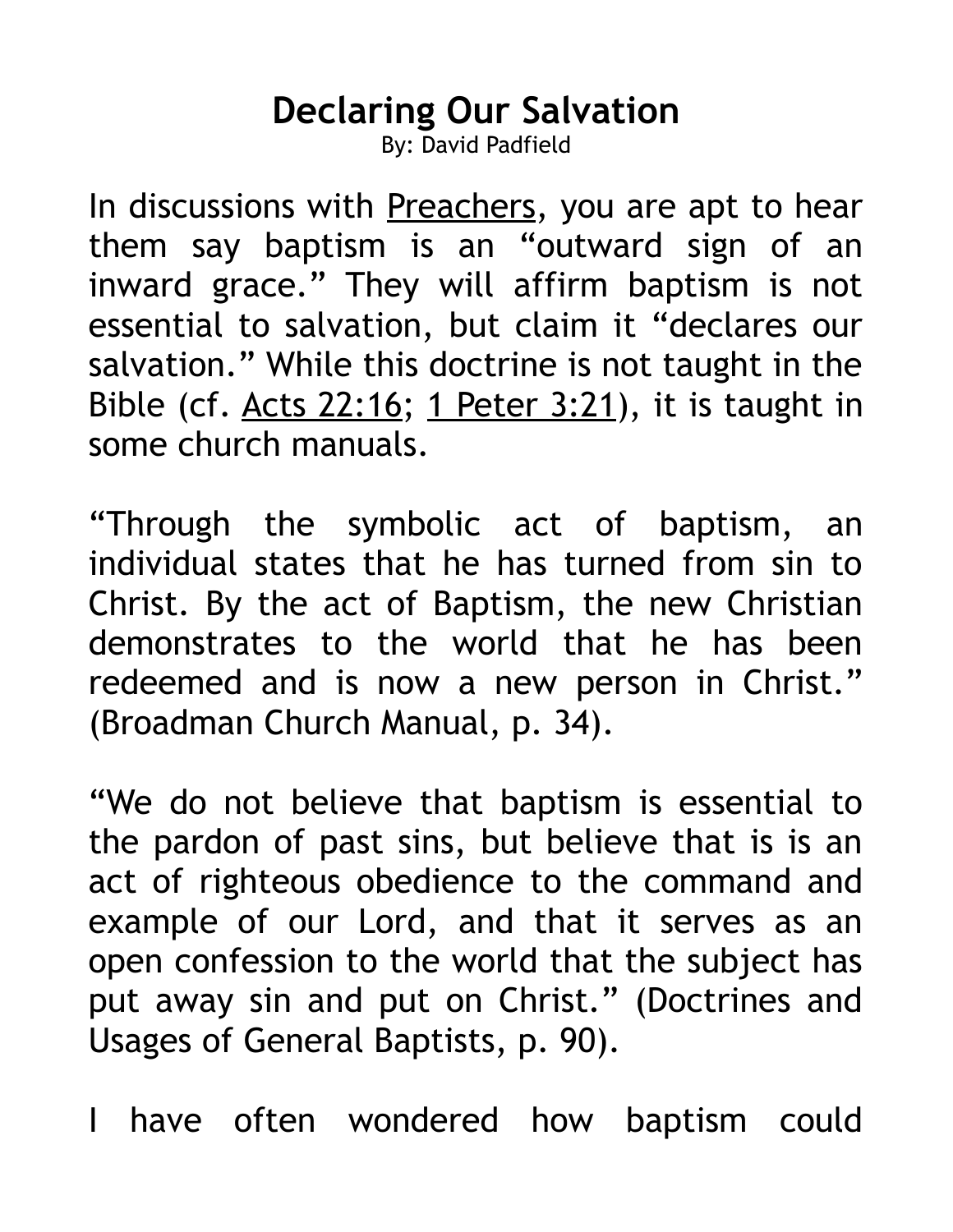"declare our salvation to the world," since the "world" was not present when we were baptized. It seems to me Baptist baptism could only "declare salvation" to the members of the Baptist church who were present. But, the members of the church already knew about the candidates and their "salvation" when they sat in judgement like a coroners inquest and voted on whether to receive him.

If baptism does not "declare our salvation to the world," what does? I would suggest it is the new life effected by repentance. When Peter told his audience to "repent and be baptized" (Acts 2:38), how many people "of the world" witnessed the baptism of the 3,000? Some of those baptized that day were far away from home  $(Acts 2: 9-11)$ Their neighbors were not present at Jerusalem. However, when these new Christians returned home, the "world" would be able to see their new life (Romans 6: 4).

Repentance is often described as a change of heart that brings about a change in action. It is not simply sorrow for sin. The people in Acts two were filled with sorrow and regret when they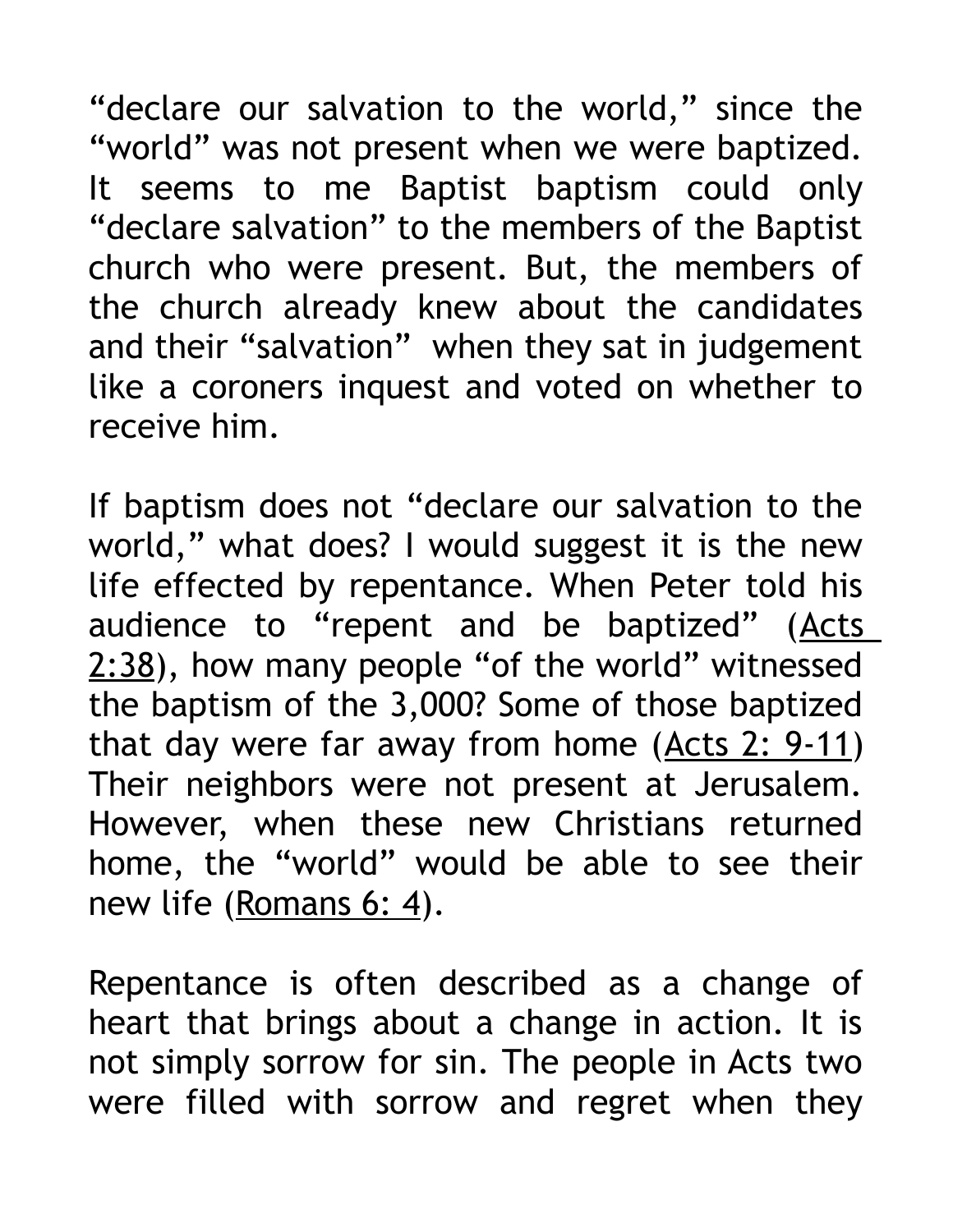learned they had crucified the Son of God. Yet, Peter told these people to "repent and be baptized" (Acts 2:38).

The parable of the two sons (Matt. 21: 28-32) is a good example of repentance. The young boy heard his father's command, but refused to obey. Later, he repented and did the will of his father. There could never be a question about his repentance, for he left his place of rest and went into his father's vineyard.

The prodigal son is another example of genuine repentance (Luke 15: 11-24). After he left his father's house, he journeyed into a far country and there wasted his money in prodigal living. His older brother knew the young man had spent his inheritance on the harlots (vs. 30). When the prodigal's money ran out, he found a job feeding carob pods to the swine. While in the pig pen he "came to himself." He decided to arise, go to his father and admit his sin. I'm sure his neighbors knew how he wasted his money in a foreign land. Now they would see the change in his life (repentance).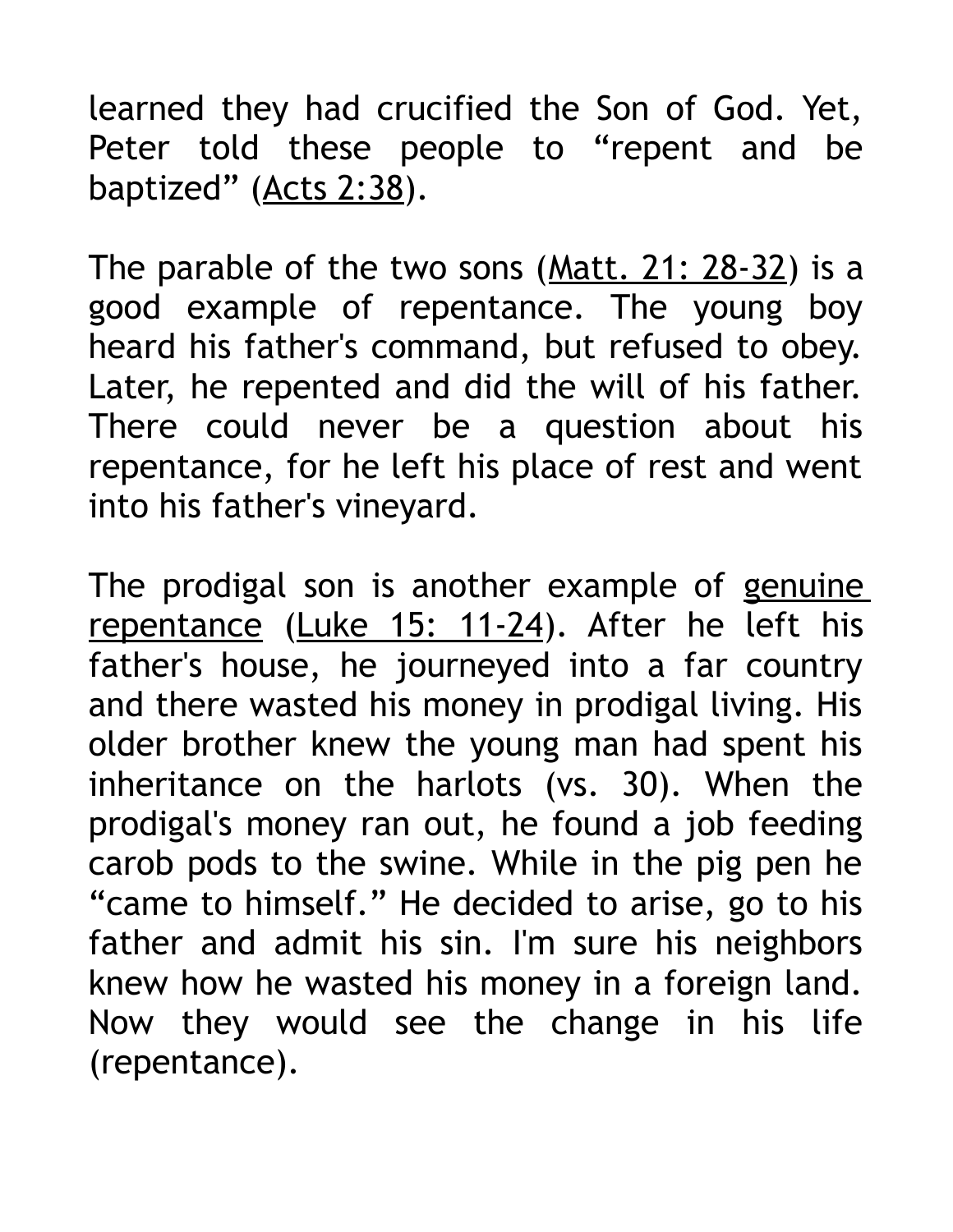When the Scribes and Pharisees tested Jesus in Matthew 12: 38-42, He said "The men of Nineveh will rise in the judgement with this generation and condemn it, because they repented at the preaching of Jonah; and indeed a greater than Jonah is here." The story of the Ninevites is the greatest story of repentance in the Old Testament. Jonah was sent to this great city and told to preach to it  $(Jonah 3:2)$ . As he preached, "the people of Nineveh believed God, and put on sackcloth, from the greatest to the least of them" (Jonah 3:4). "Then God saw their works, that they turned from their evil way; and God relented from the disaster that He had said He would bring upon them, and He did not do it" (Jonah 3:10. Their change of heart brought about a change of action.

The repentance at Nineveh could be summed up with the words of Isaiah, "Let the wicked forsake his way, and the unrighteous man his thoughts; let him return to the Lord, and He will have mercy on him; and to our God, for he will abundantly pardon" (Isaiah 55:7).

Repentance carries with it evidences which the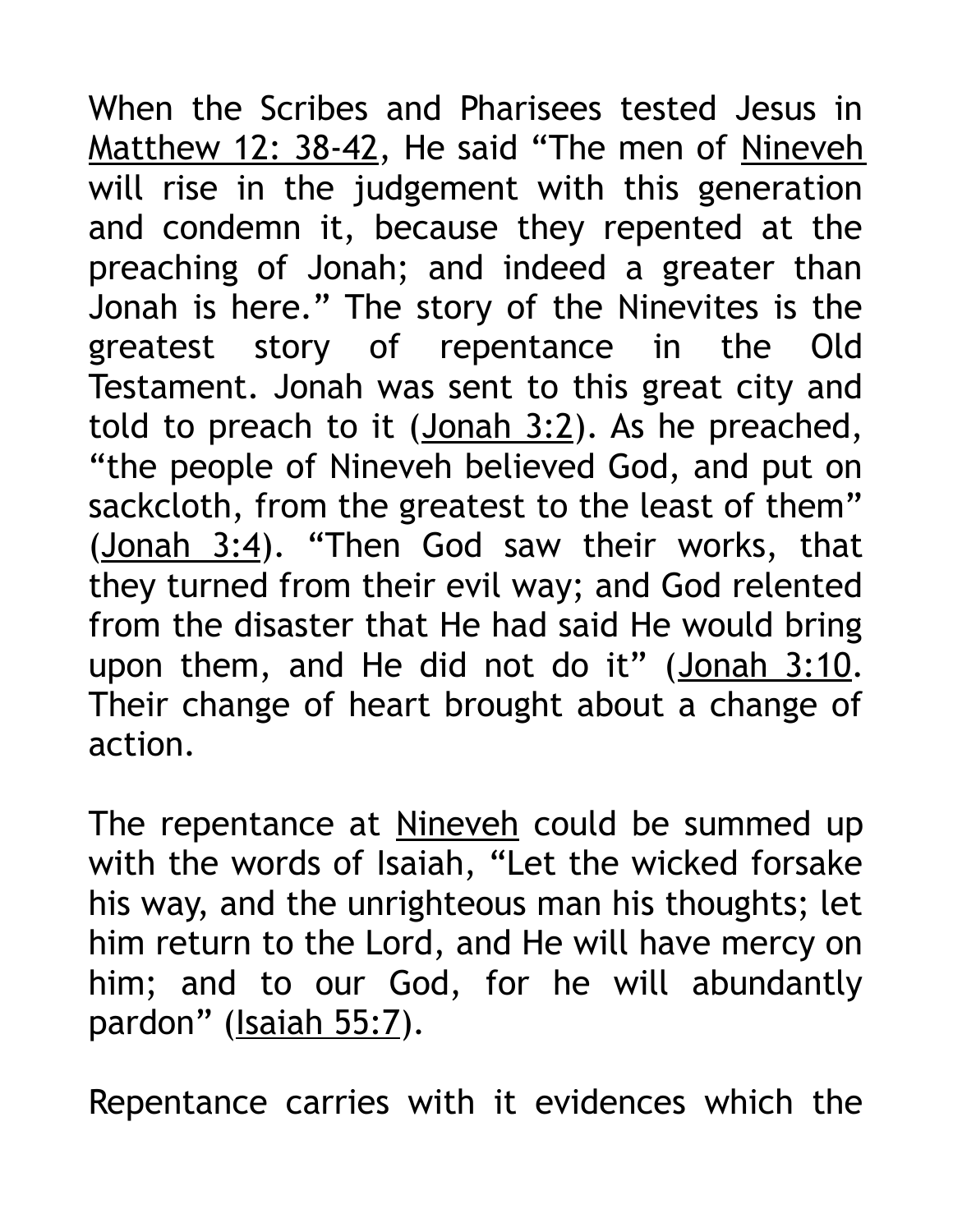world cannot question. The residents of Ephesus could never doubt the sincerity of those converted in their city. As Luke records the salvation of these people, he said "many of those who had practiced magic brought their books together and burned them in the sight of all. And they counted up the value of them, and it totaled fifty thousand pieces of silver" (Acts 19:18-19).

The Philippian jailer gave evidence of his repentance when he washed the stripes of Paul and Silas, accepted the word of God, and set food before them (Acts 16:33, 34).

Under the Mosaic Law, God demanded restitution. "When a man or woman commits any sin that men commit in unfaithfulness against the Lord, and that person is guilty, then he shall confess the sin which he has done. He shall make restitution for his trespass in full value plus one-fifth of it, and give it to the one he has wronged" ( $Num.5: 6,7;$ cf. Lev. 6: 1-7). While this law is not repeated in the New Covenant, another passage leads you to the same conclusion. Jesus said, "Whatever you want men to do to you, do also to them" (Matthew 7:19). If I expect restitution from those